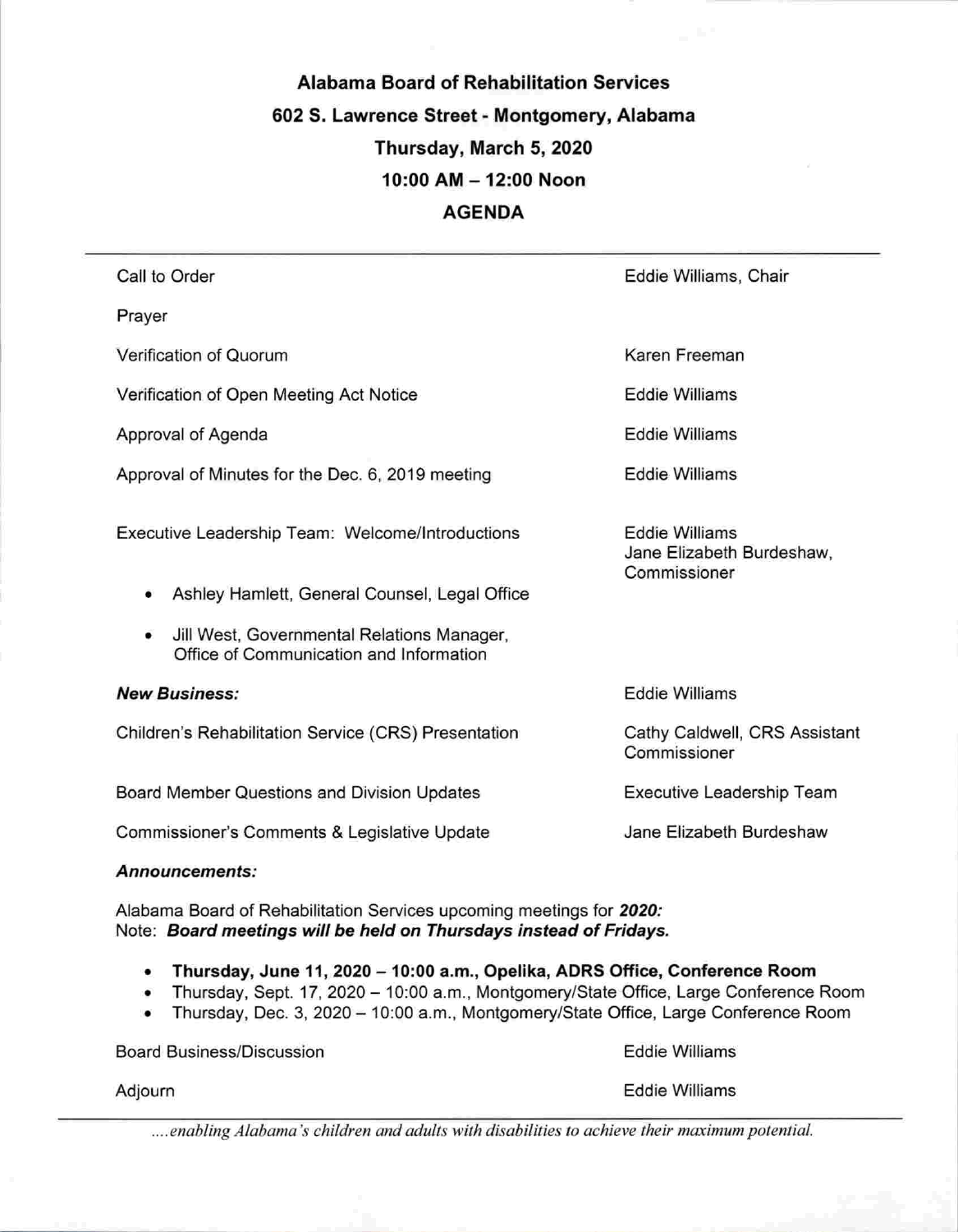## Alabama Board of Rehabilitation Services **Minutes** March 5, 2020

#### Call to Order

Mr. Eddie Williams, board chair, called the meeting to order at 10:03 a.m. in the large conference room at the Alabama Department of Rehabilitation Services (ADRS) State Office in Montgomery.

#### Prayer

Mrs. Betsy Prince, Alabama's Early Intervention System, Director, opened the board meeting with prayer.

### Verification of Quorum

Board members present: Mr. Eddie Williams, board chair; Mrs. Penny Foster, board vice-chair; Ms. Michelle Glaze, Mrs. Leah Patterson Lust; Mr. Mitch Strickland, and Mr. Jimmie Varnado. A quorum was declared.

Mr. Williams reported that Mr. Charles Wilkinson had a scheduling conflict and was unable to attend the meeting.

### Verification of the Open Meeting Act Notice

Mrs. Karen Freeman verified that the Alabama Board of Rehabilitation Services meeting for March 5, 2020, was successfully posted on the Alabama secretary of state's website on Jan. 14, 2020.

### Approval of Agenda

Mr. Williams asked for a motion to approve the agenda. The motion to approve the agenda was made by Mr. Varnado and seconded by Mr. Wilkinson. The agenda was approved unanimously..

#### Approval of Minutes for Dec. 6, 2019 Meeting

The minutes from the Dec. 6, 2019, meeting were mailed prior to the board meeting. Mr. Williams stated that if there were no corrections, the minutes would stand approved as presented. The minutes were approved by unanimous consent.

### Executive Leadership Team: Welcome/Introductions

#### Ashley Hamlett, General Counsel

On behalf of the Alabama Board of Rehabilitation Services, Mr. Williams, board chair, and Commissioner Burdeshaw welcomed Mrs. Ashley Hamlett and Mrs. Jill West to the board meeting.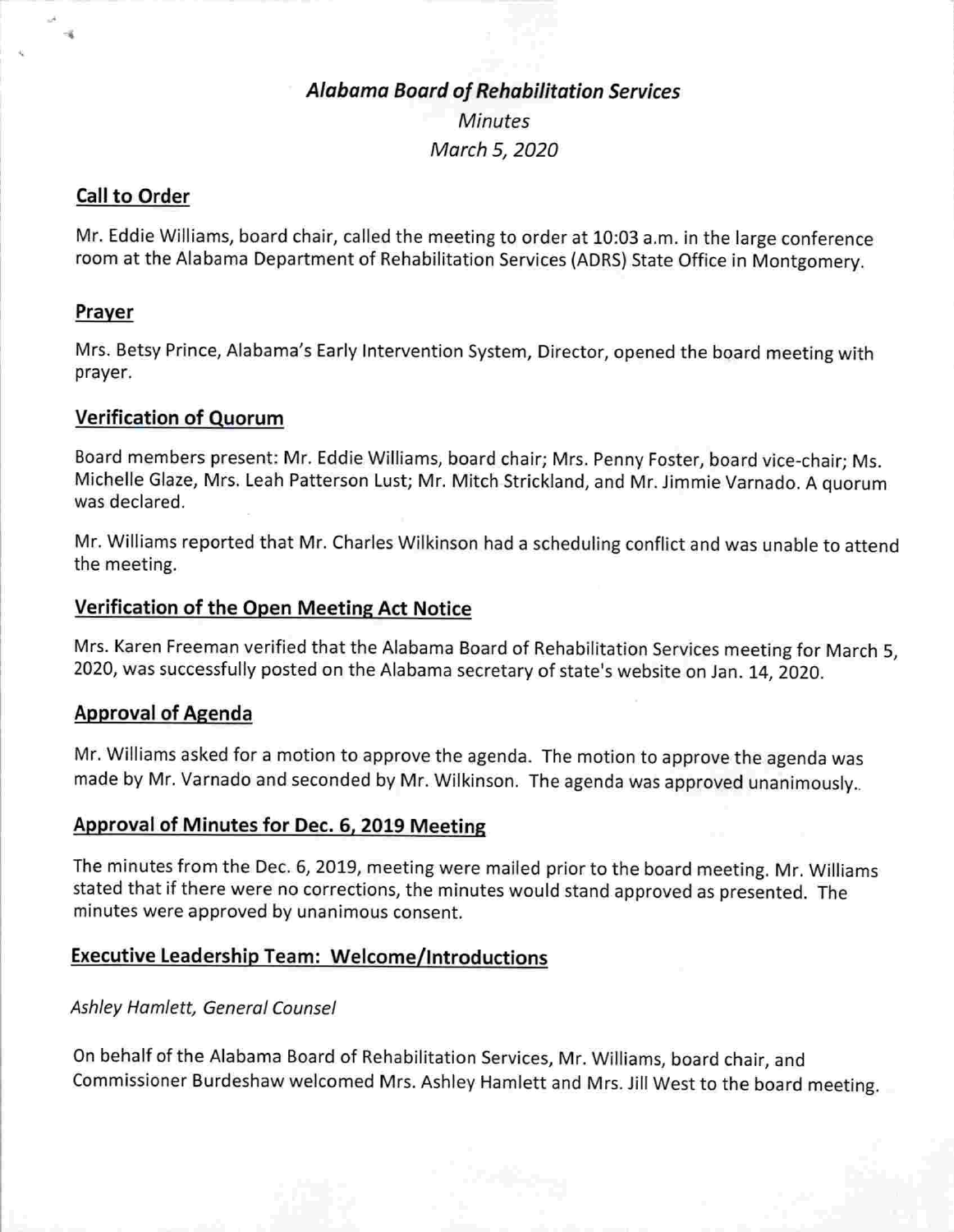Commissioner Burdeshaw reported Mrs. Hamiett is the new General Counsel and Assistant Attorney General. She joined the department on Feb. 18, 2020 after completing her work with the Alabama State Board of Medical Examiners.

Mrs. Hamlett's work history includes: the State Department of Education (when ADRS was still a division of this department), the Department of Public Health, State Personnel as a Governmental Hearing Officer, and Jones Law School as Legal Writing Director and Assistant Professor. She graduated with her Juris Doctorate from the University of Alabama Law School and with a bachelor's in Journalism from the University of North Carolina, Chapel Hill,

### Jill West, Governmental Relations Manager

In addition, Commissioner Burdeshaw reported Mrs. Jill West is the new Governmental Relations Manager. She will serve as Director of the Office of Communications and Information and the Alabama Department of Rehabilitation Services' Legislative Liaison.

Mrs. West joined the department on Feb. 3, 2020 after completing her work as Outreach Director with the Alabama Partnership for Children (APC), She received her bachelor's degree in Journalism from Auburn University, with minors in Psychology and Elementary Education. Prior to working with APC, Mrs. West worked as the Communications Director for A+ Education Partnership, the Chief Development Officer for the United Methodist Children's Home, and the Public Relations Director for the Montgomery Housing Authority, in 2006, Mrs. West was commissioned by Rutgers University and the Public Housing Authorities Directors Association to develop a 6-hour public relations course for housing authority leaders, which she still teaches upon request.

### New Business

ŧ

### Children's Rehabilitation Service Presentation

Mrs. Cathy Caldweil, Assistant Commissioner, Children's Rehabilitation Service (CRS) provided an overview of CRS, Alabama's Children and Youth with Special Health Care Needs (CYSHCN) Program.

CRS receives its operational funds through the federal Maternal and Child Health Bureau Title V Block Grant, the Alabama Legislature and Medicaid/private insurance reimbursements and contributions.

CRS is a statewide organization of skilled professionals providing quality medical, rehabilitative, coordination and educational support services to children with special health care needs from birth to age 21 and their families at home, school, and in the community. In addition, CRS provides disability services, expertise, and adaptive technology to and for local school systems, assisting teachers, school nurses and other staff in the education of children with disabilities. The CRS Hemophilia Program serves Alabama's children and adults with this life-threatening blood disorder. Every county is in Alabama is served through a network of 14 community-based offices.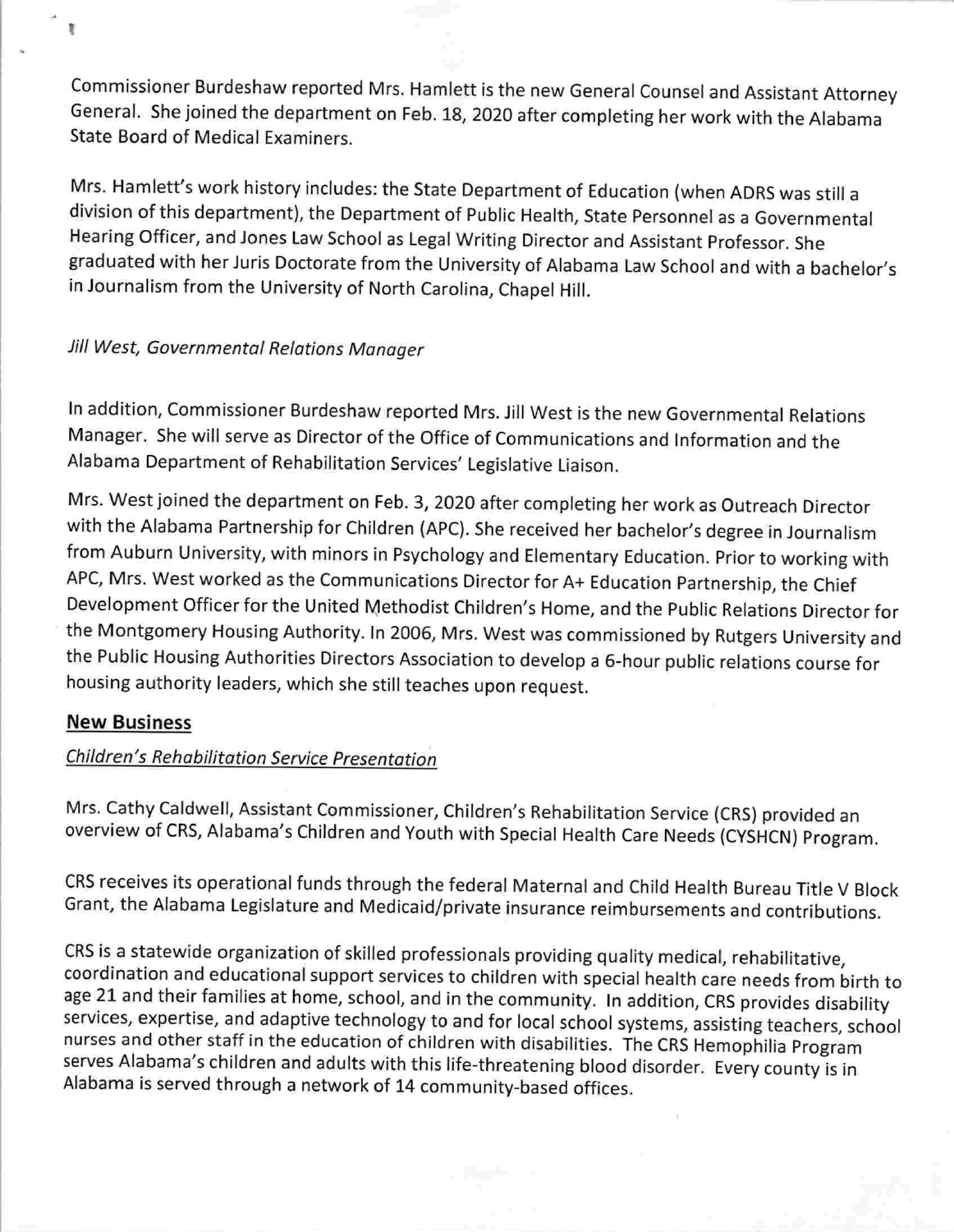## Board Member Questions and Division Updates

The Executive Leadership Team members were provided an opportunity to answer any questions and give updates to their written reports.

### Statement of Economic Interests

Mrs. Hamlett offered a gentle reminder that the Statement of Economic Interests should be completed and filed with the Alabama Ethics Commission no later than Thursday, April 30, 2020 for calendar year 2019. The Statement of Economic Interests form may be completed by visiting www.ethics.alabama.gov. Specific instructions for completing the form are available on the website, if needed.

### Commissioner's Comments & Leaislative Update

### Penny P. Foster, Alabama Board of Rehabilitation Services, Vice-Choir

Commissioner Burdeshaw reported that Gov. Ivey recently approved the request to reappoint Mrs. Penny Foster to the Alabama Board of Rehabilitation Services for another term, effective Oct. 1, 2020. This appointment is subject to Senate confirmation. The Alabama Senate confirmation hearing is scheduled for Wednesday, March 11, 2020. Upon Senate confirmation, Mrs. Foster will serve as a representative of the Third Congressional District and the term of service will expire Sept. 30, 2027.

### ADRS Budget Requests for FY 2021

Commissioner Burdeshaw reported during the past few months, ADRS has begun to prepare for the legislative session, meeting with the Governor's office and appointees, and meeting with the Education Trust Fund (ETF) committee chairs about the ADRS budget request. The finance director and the executive budget office were provided detailed information about the request and both shared optimistic news about the overall health of the ETF and General Fund budgets. As a result of these meetings, ADRS recently learned that the Governor's budget mirrored the ADRS request, which included a \$1,666,824.00 increase in Alabama's Early Intervention System line item. In addition, there were funds added to cover a cost-of-living increase for those employees whose salaries are funded by state funds. The current message for the Alabama Legislature is to keep the funding level recommended by the Governor. Commissioner Burdeshaw recently met with Senator Arthur Orr and Representative Bill Poole (ETF budget chairs) about the request. Both responded well to the discussion. Rep. Poole requested utilization rates by county and that information was provided.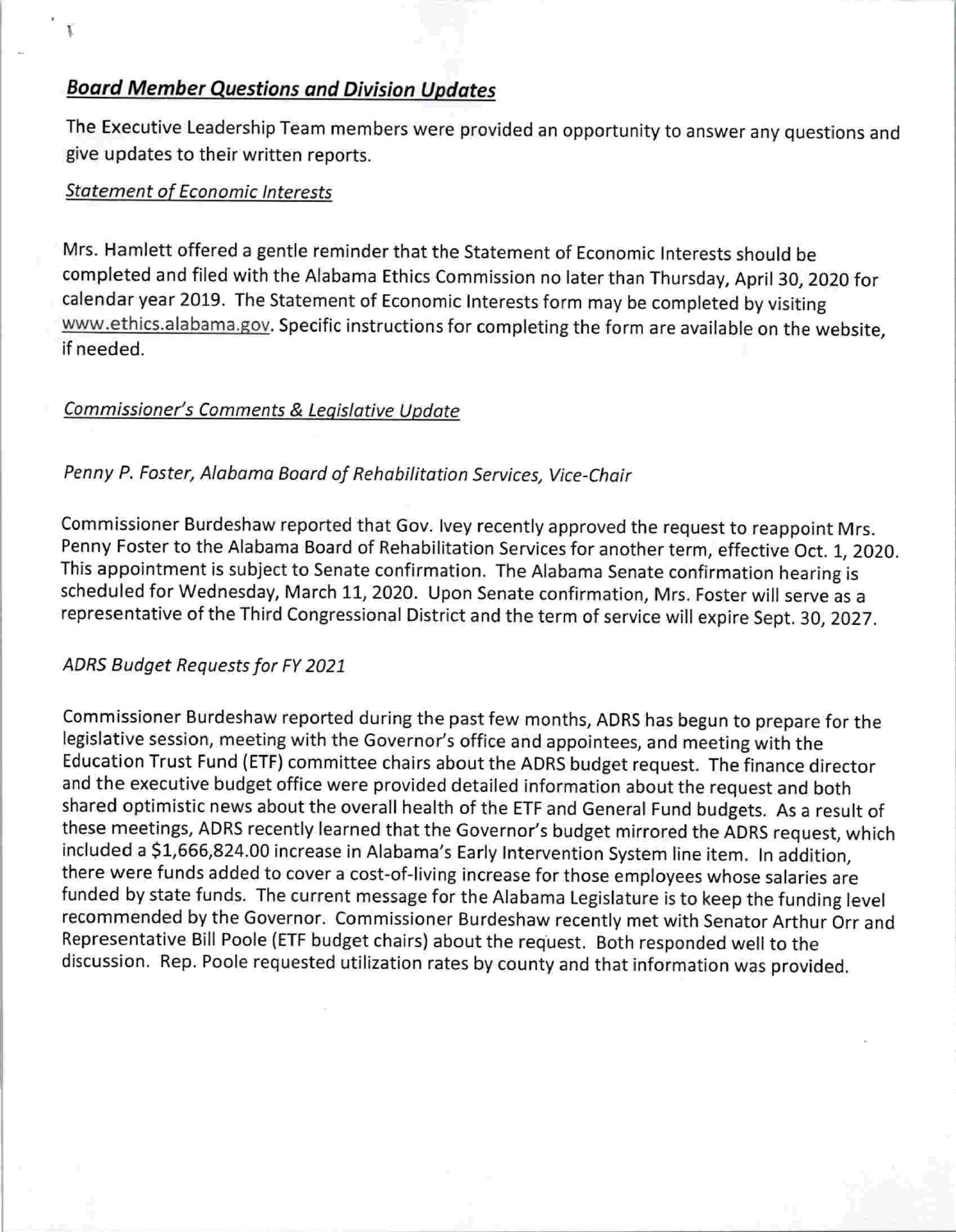## Potential Executive Order: State of Alabama, 'Model Employer'

Commissioner Burdeshaw and Dr. Graham Sisson (Governor's Office on Disability) have continued conversations with the Governor's Office and the State Personnel Department about the possibility of an executive order making the State of Alabama a 'Model Employer'. During these conversations, the State Personnel Department raised concerns about the Executive Office (EO) as it was originally written. Commissioner Burdeshaw and Dr. Sisson reached out to national leaders with SEED (State Exchange on Employment and Disability) about additional resources that might be used to address these concerns. They are working through the information and will continue discussions and advocacy.

### Potential Legislation: State Work Opportunity Tax Credit

Commissioner Burdeshaw has been working with the State of Alabama, Department of Revenue for several weeks fine-tuning a bill related to an Alabama specific Work Opportunity Tax Credit that would incentivize private employers who hire and retain workers with disabilities by creating an income tax credit. As the last revisions were made, it was discovered that only persons served by Vocational Rehabilitation Services would be counted as "qualifying" individuals. The intent was to create a broader based tax incentive that would account for a larger number of qualifying individuals. Commissioner Burdeshaw and the Governor's Office on Disability hope to collaborate with the Department of Veteran Affairs and the Social Security Administration to discuss ways that data sharing might capture the populations they serve.

### 2020 Census

Commissioner Burdeshaw reported the federal 2020 Census will officially kick-off with campaigns around the state on April 1. The need to have all Alabamians counted is vitally important to the department and the families that ADRS serves. If everyone is not counted, Alabama stands to lose federal funding and potentially a congressional seat. Two populations who were under-counted during the last Census were children birth to five and individuals with disabilities. For this reason, ADRS is partnering on two federal grants aimed at counting these populations.

# Rehabilitation Services Administration (RSA) Monitoring Report (Update)

Commissioner Burdeshaw reported that ADRS submitted responses to the RSA monitoring report, which included the required corrective action plans. All monitoring reports and plans will be available to the public through RSA.

### Announcements

Alabama Board of Rehabilitation Services meetings for 2020 will be held on Thursdays instead of Fridays.

- Thursday, June 11, 2020 -10:00 a.m., Opelika, ADRS Office, Conference Rm.
- Thursday, Sept. 17, 2020 10:00 a.m., Montgomery/State Office, Large Conference Rm.
- Thursday, Dec. 3, 2020 -10:00 a.m., Montgomery/State Office, Large Conference Rm.